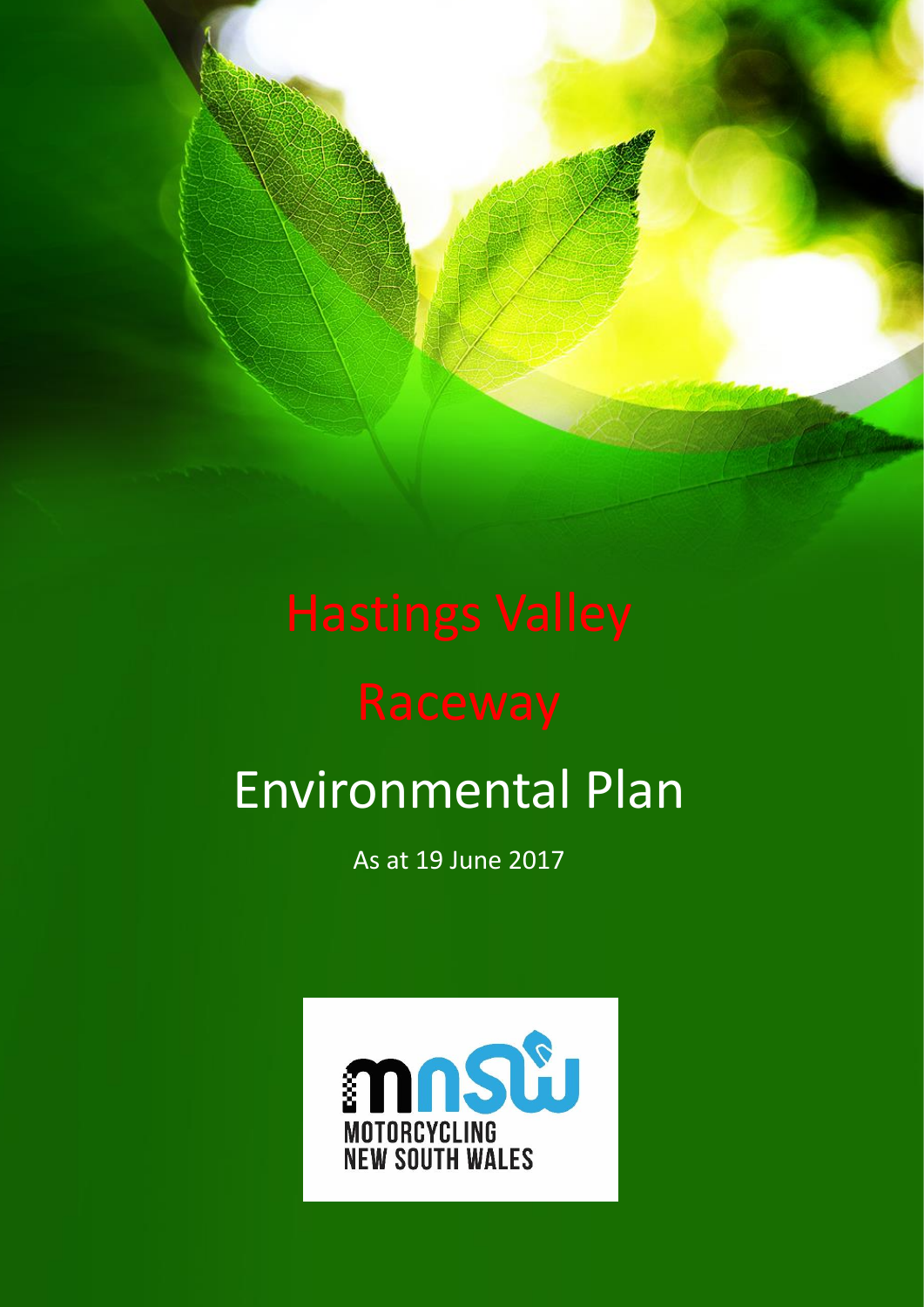### **1. Introduction**

The acceptance and realisation that mankind is responsible for rapidly depleting natural resources and polluting the environment, has now spread from pressure group thinking to the mainstream. Increasing attention is now being paid to the concept of sustainable development that meets the needs of the present generation, without compromising the ability of future generations, to meet their own needs.

All activities have an impact on the environment, through resources used, processes undertaken, and waste created. Pressures to change our way of operating are now impacting all types of sport and recreation.

### **2. General Principles**

- 2.1 Motorcycling activities fall clearly into three main categories: competitive sport, recreation, and transport.
- 2.2 Motorcycle sport is a major constituent of international and national sporting calendars, attracting an ever-increasing audience and producing significant economic benefits. It is a sport that like most others, has an impact on the environment.
- 2.3 Hastings Valley Motor Cycle Club acknowledges the importance to develop a coherent environmental policy, taking into account the local, State and Federal legislative and regulatory requirements of Australia and the Australian community as a populous.
- 2.4 Hastings Valley Motor Cycle Club environmental policy, as defined in 'the Code', is based on mutual respect for the needs of the environment and for the reasonable practices of motorcycling in general.
- 2.5 Hastings Valley Motor Cycle Club seeks to closely engage with all appropriate third party organisations to ensure that motorcycle activities are, at all times, environmentally acceptable and forward thinking.
- 2.6 According to the above General Principles, the Code seeks to improve the relationship between motorcycling and the community at large. These main principles refer, in particular, to:
	- a) Noise, fuel, protection of the ground through the controlled use of tear-offs, and clearing issues;
	- b) Behavior of all persons, either directly or indirectly, involved in motorcycling.
- 2.7 Hastings Valley Motor Cycle Club will seek to establish, at all times, the appropriate environmental standards during the organisation of motorcycle events, at all levels, and will promote environmental consciousness.

#### **3. Sound**

- 3.1 Motorcycles Individual
	- Avoid all unnecessary running of engines
	- Respect and adhere to all agreed and regulated sound level restrictions
	- The sound levels, in all disciplines, must comply with the Supplementary Regulations and Manual of Motorcycle Sport (MoMS)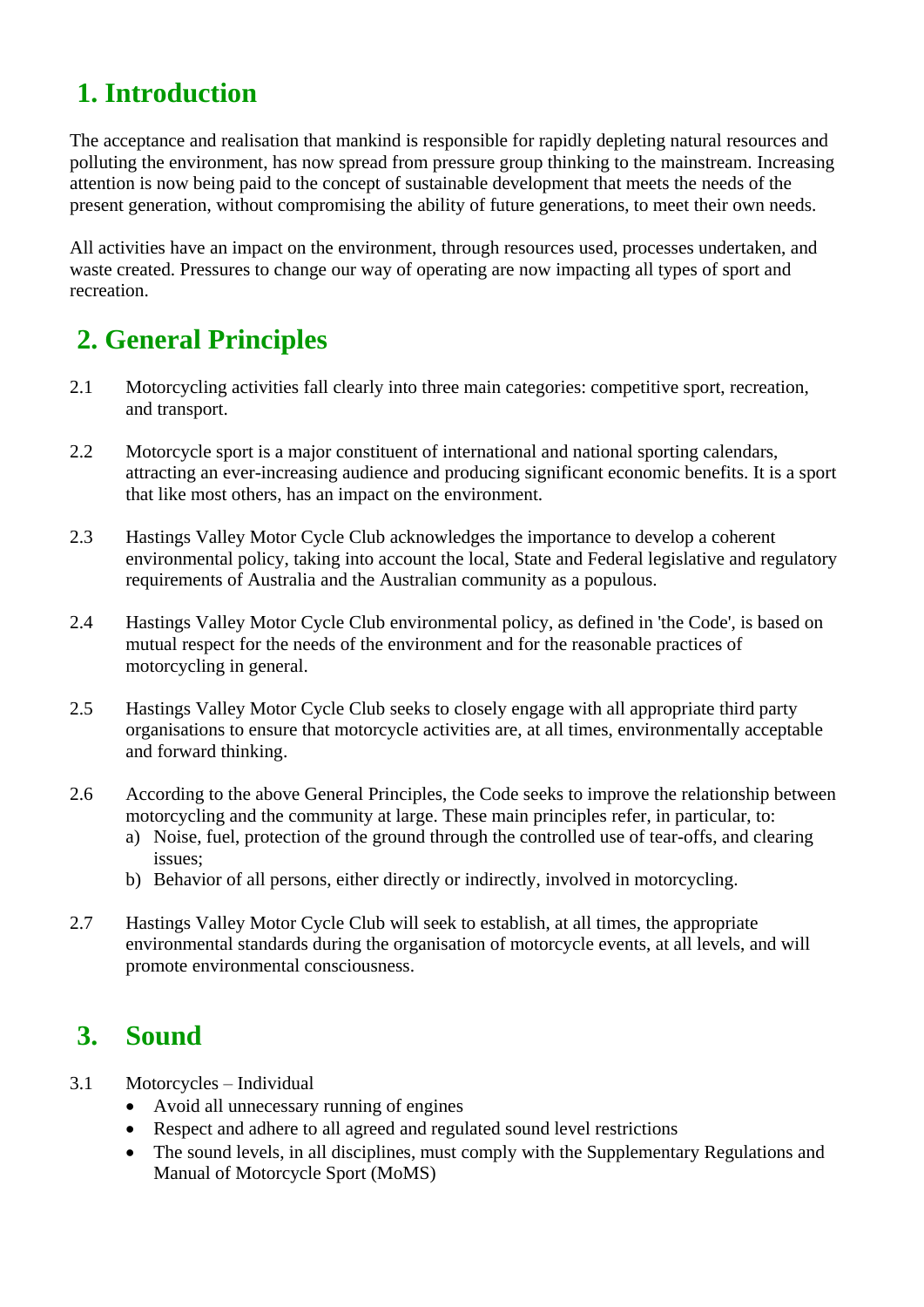#### 3.2 Communication

- Separate address systems for riders' paddock and the public area are preferable.
- Position of loud-speakers: inclined towards the ground and directed towards the center of the track or the course.
- Maintain the sound levels as low as possible and ensure that sound levels do not exceed 85 dB / A in areas accessible to the public (unless otherwise regulated)
- A public address system can cause more annoyance outside the track than the actual sound of motorcycles. Make arrangements with the people in charge of the system to reduce the sound volume to an absolute minimum between races/practice sessions

### **4. Protection of the Ground**

4.1 Measures must be taken to prevent discharges of fuel, oil, cleaning fluids, degreasers, cooling and breaking fluids, etc. into the ground.

#### **4.2 Tear-offs**

 Goggle tear-offs have become an environmental problem, to address this Hastings Valley Motor Cycle Club has created the following club actions to minimise the impact:

1. The use of the roll off system will be publicly encouraged via all media and in the riders briefing as well as the exemption being advertised as short term

2. Track preparation will include a "walk around" to collect any tear-offs that may have been surfaced

3. A controlled delivery of track watering "pre-race" via the irrigation system, reducing mud and therefore a reduction in tear-off use

- 4. A "post race" track walk to collect any loose tear-offs on or off the track
- 5. All wash bays feature particle separators to collect foreign objects

6. Designed into the track drainage system is signification areas of sediment control which will collect foreign objects prior to reaching the catchment dam. The catchment water is reused and in itself has a filter to catch foreign objects

- Rider use of tear-offs is dealt with in the following way:
	- o Hastings Valley Motor Cycle Club will openly discourage the use of tear-offs via media and Riders Briefing,
	- o The sensible disposal of tear-offs will be in the riders' hands with Hastings Valley Motor Cycle Club advertising a return to a "no tear-off" policy if riders don't follow the provided guides
	- o The disposal of tear-offs will be outlined in riders briefing
	- o Additional bins at the entry and exit of the track as well as near the start gates will be provided,
	- o Off the track, all riders and mechanics must dispose of tear-offs in the bins provided
	- o On top of the 3 commercial waste bins already provided, additional smaller bins will be strategically placed in the Paddock for convenient disposal of tear-offs
	- o Both the Race Secretary and Clerk will be instructed to keep an eye on tear-off disposal with the outcome to be included in their post race reports

o The following simple guideline will be added to entry forms and the race order " All off-track "tear-off" removal must be disposed of in the bins provided throughout the facility. If ALL RIDERS AND MECHANICS cannot adhere to this request, then HVMCC will return to a no Tear-Off policy"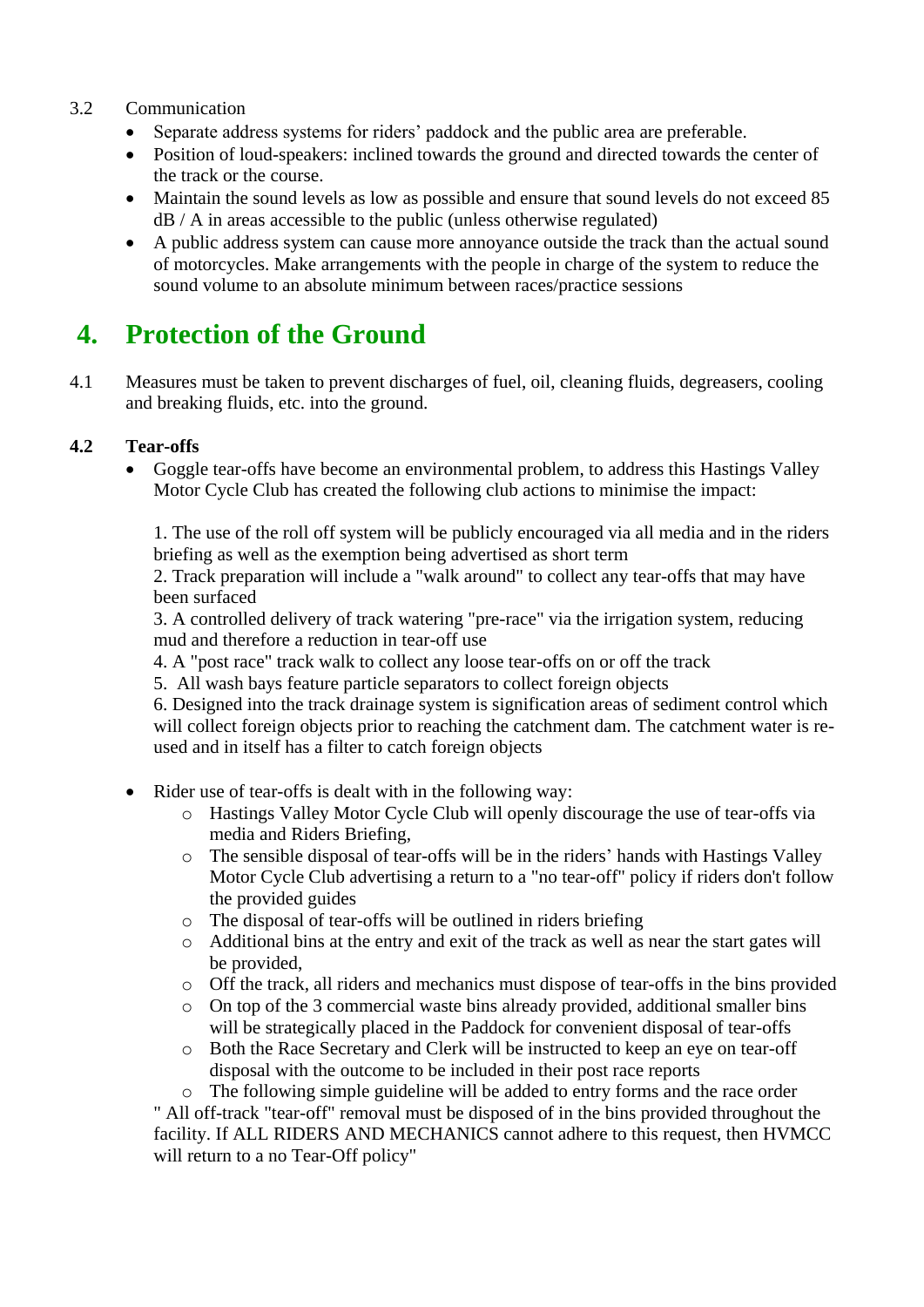## **5. Cleaning of Motorcycles**

- Cleaning of motorcycles can only be carried out at places designated by Hastings Valley Motor Cycle Club
- Cleaning facilities must be constructed and managed to avoid pollution of the ground

#### **6. Recommendations for the Public**

Visitors to a motorcycle sport venue, track, rally, circuit and/or event, can play an important role in keeping the environment clean and undamaged. Suggestions for the event organiser to assist with protecting the general environment include:

- Select the routes to and from the venue which will cause as little annoyance as possible within the surrounding area.
- Provide clear signs to the venue, which must be removed within 24 hours of the end of the event.
- Do not allow parking on vulnerable areas (verges, green lanes, etc), or where soil damage may occur (i.e. after heavy rain)
- Avoid concentrations of people in sensitive areas
- Provide sufficient sanitary facilities and ensure/secure prompt treatment of effluent
- Inform the public about responsible behavior on the site
- Specify in contracts with caterer's and vendors that all drinks and food packaging is to be removed from the site and that all generators are to be placed on an environment mat for protection of the ground during refueling

## **7. Event Environment Management Plan**

It is useful to use a plan for the management of the facilities, to stimulate an environmentminded behaviour by the spectators and an environment-minded use of the facilities during events.

This plan must include at least the following points:

- a) An assessment of the environment impact of the event on the circuit and its surroundings, having regard to the number of competitors and the expected number of spectators
- b) Measures taken to prevent the pollution of streams where used as a drinking source for either animals or humans
- c) Cleaning area with high-pressure cleaners for motorcycles
- d) Containers for used oil, brake fluids and cooling fluid or any other liquid
- e) Containers for spectators' general litter
- f) Sanitary facilities
- g) Judicious positioning of loud speakers
- h) Provision of adequate and appropriate direction signs to the event
- i) Provision of containers or waste bags in the pits of the mechanics' area and collection of the contents during and after the event